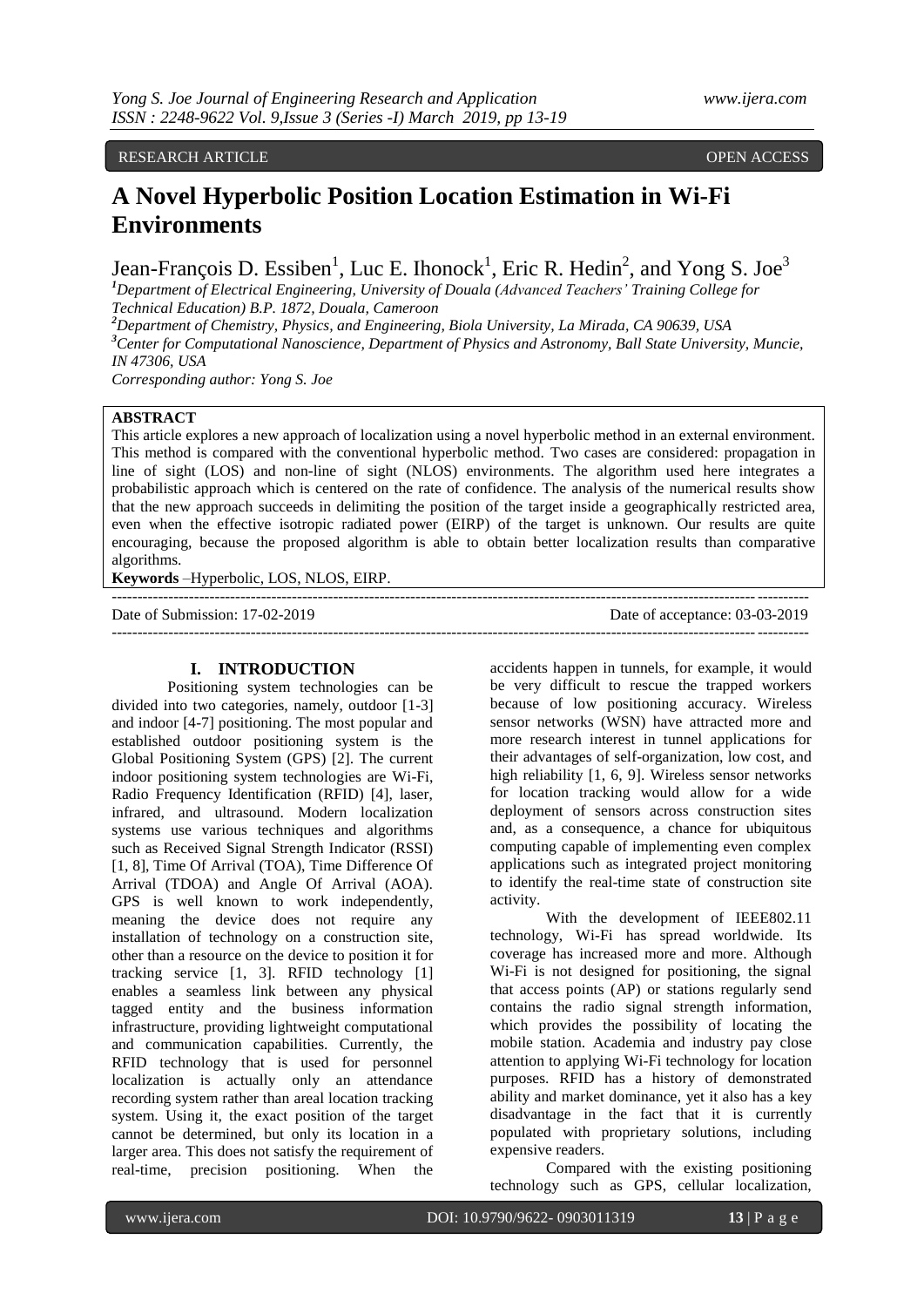RFID, and ZigBee, positioning based on WiFi has the following advantages [10]: (1) it can work in different regions, such as indoor and outdoor, providing the possibility of ubiquitous positioning; (2) it only depends on the existing Wi-Fi network. It does not need to make any changes, and is of low cost, which means the existing IT infrastructure can be utilized; (3) the effect of non-line-of-sight (NLOS) on Wi-Fi signals is small, even in the situations where there are obstacles.

In this study, the positioning system based on Wi-Fi using RSS is introduced. We propose a new approach in order to localize a Wi-Fi Node.

The rest of this paper is organized as follows: In Section 2, the related works and research efforts are given. Description of the proposed technique is given in Section 3. The obtained results are given in Section 4. Finally, the conclusion is presented in Section 5.

#### **II. RELATED WORKS**

Currently, the majority of work [11-13] which has been undertaken in radiolocation by using the hyperbolic method estimates the coordinates of the target based on the time parameter. These hyperbolic techniques based on the TOA require a perfect synchronization between the clocks of the target and the receivers. That can be guaranteed only by the use of very expensive atomic clocks. There are also techniques which use TDOA [12, 13]. Here, the receiver sends a small pulse to the target and awaits an answer. The return time is proportional to the distance which separates it from the target. Research showed that the receivers can thus determine the location of the target when it can communicate with at least three receivers having fixed positions. In addition, the distance between the receivers and the target must be large in order to obtain good results. Recently, certain authors [14, 15] proposed the use of another parameter known in localization by the hyperbolic method: the power of the signal received. Marginalized for a long time in research due to its randomness, the power of the signal received is now more and more used in radiolocation. These authors show in principle that the losses are proportional to the distance between the transmitter and the receiver [14, 15]. To reduce the random side of the parameter, they proposed the idea to give a range of variation of the power of emission corresponding to a probability of reception of the signal [15]. The obtained results show that they are strongly influenced by the power of emission. This increases the uncertainties of the estimate of the coordinates of the target.

## **III. A NEW MATHEMATICAL MODEL FOR HYPERBOLAS**

# **III.1. General question**

In this section, we propose a new mathematical model based on the ratio of the transmitter-receiver distances between two receivers forming a pair of receivers. We assume that the power of the received signal,  $P_r$ , decreases by the loss value over the distance, PL, proportional to the distance to the transmitter as follows**:**

$$
P_r = P_t - PL + G_t + G_r , \qquad (1)
$$

where  $[P_t^-, P_t^+]$  is the power of the transmitter,  $PL = \overline{PL} + X_{\sigma}$ ,  $\overline{PL}$  represents the losses due to the distance covered by the signal with dependence on the environment,  $X_{\sigma}$  resides in the confidence interval [-z $\sigma$ ;+z $\sigma$ ],  $G_t$  and  $G_r$  are the gains of the radiating and receiving antennas, respectively.

### **III.2. Statement of the problem**

Let us consider  $R_i$ ,  $R_j$ ,  $R_n$  and  $R_m$  as four probes forming two pairs of receivers (phones).  $d_i$  and  $d_i$  are the distances separating the transmitter  $T_x$  and the two receivers (Figure 1). We assume that the receivers are in the same environment.



**Figure 1. Geometry of the problem**

By admitting that all the receivers are identical, i.e., having the same gain, and the phones of null gains, we have:

$$
P_t = P_{ri} + \bar{L}(d_0) + 10 \cdot n \cdot \log\left(\frac{d_i}{d_0}\right) \pm z\sigma,\qquad(2)
$$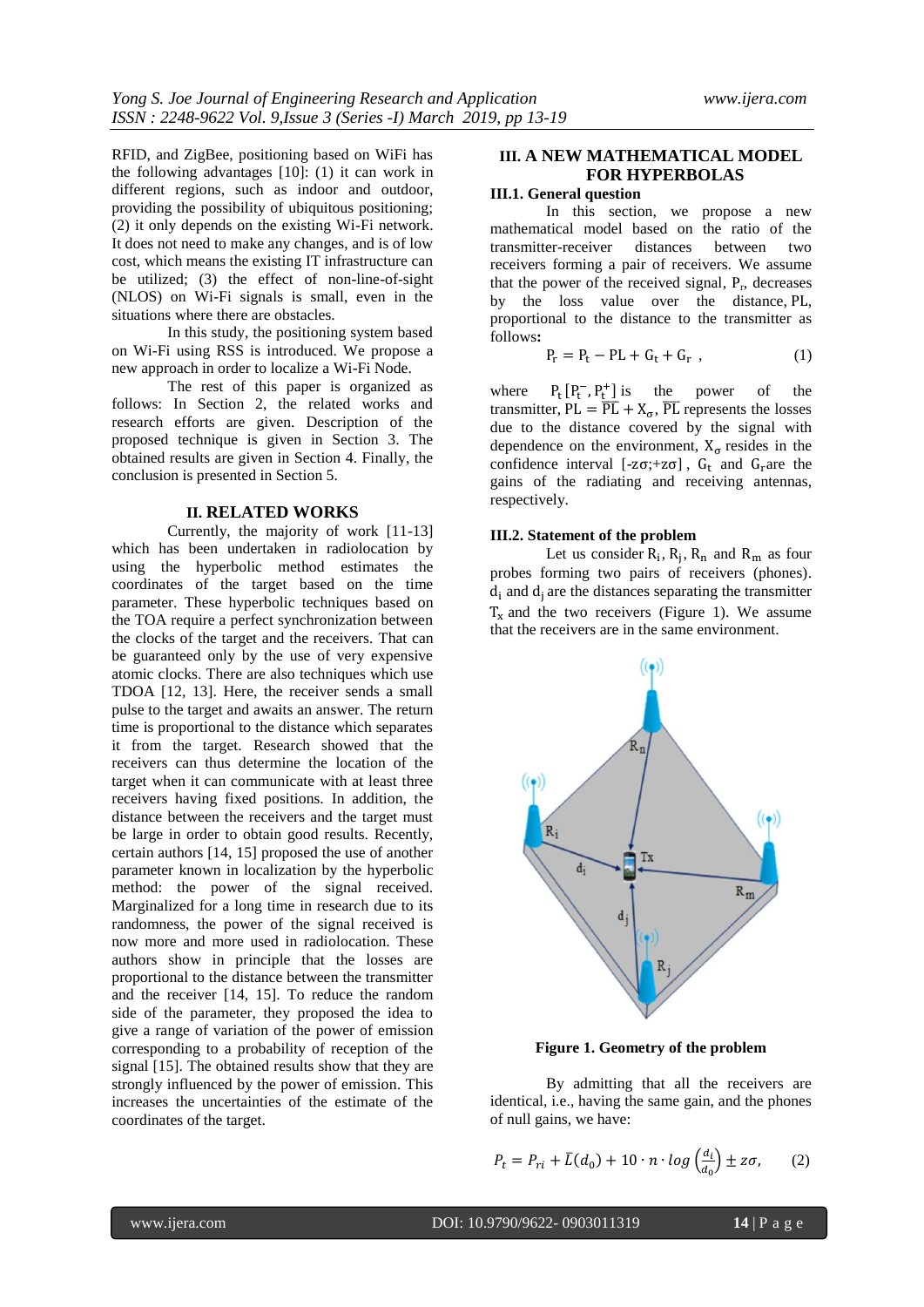where  $d_i = d_0 \cdot 10^{\frac{P_t - P_{ri} \pm z \sigma - \bar{L}(d_0)}{10 \cdot n}},$  $d_i^- = d_0 \cdot 10^{\frac{P_t^- - P_{ri} - z\sigma - \bar{L}(d_0)}{10 \cdot n}}$  $\frac{10<sub>0</sub>}{10<sub>0</sub> n}$  is the lower limit and  $d_i^+ = d_0 \cdot 10^{\frac{P_t^- - P_{ri} + z\sigma - \bar{L}(d_0)}{10 \cdot n}}$ is the upper limit and  $d_0$  is a reference distance.

We next evaluate the range of variation of the distances between a pair of readers  $R_i$  and  $R_j$ (this is valid for the other pairs) limited by minimum and maximum data values by:

$$
\Delta d_{i,j}^- =
$$
\n
$$
d_0 \cdot 10^{\frac{P_t^- - P_{rj} - z\sigma - \bar{L}(d_0)}{10 \cdot n}} - d_0 \cdot 10^{\frac{P_t^- - P_{rj} + z\sigma - \bar{L}(d_0)}{10 \cdot n}}, \quad (3)
$$

and

$$
\begin{array}{l} \Delta d_{i,j}^{+} = \\ d_{0} \cdot 10^{ \frac{p_{t}^{+} - p_{ri} - z \sigma - \overline{L}(d_{0}) }{10 \cdot n} - d_{0} \cdot 10^{ \frac{p_{t}^{+} - p_{rj} + z \sigma - \overline{L}(d_{0}) }{10 \cdot n} }. \end{array} \quad (4)
$$

By thus combining a pair of readers, we estimate the difference in distance between these two receivers. Then we build the hyperbolas limited by the minimal and maximum values given above. We thus obtain an equation of a pair of hyperbolas  $H_{i,j}^-$  and  $H_{i,j}^+$ :

$$
\Delta d_{i,j}^{-} \le \sqrt{(x-x_i)^2 + (y-y_i)^2} + \sqrt{(x-x_j)^2 + (y-y_j)^2} \le \Delta d_{i,j}^{+} \tag{5}
$$

It is necessary here to restrict the surface of the initial zone in order to more rapidly home in on the target.

#### **III.3. Solution to the problem**

Greater distances generate greater uncertainties for systems of radiolocation in real time in targeted zones. To decrease these errors, we propose to use a ratio of distances which will generate min and max values that will be used to delimit the zone in which the target is by minimizing the errors.

Thus, we must calculate data from these terminals in the following way:

$$
\min = \left(\frac{d_i}{d_j}\right)^{-} - \left(\frac{d_i}{d_j}\right)^{+} \text{ and } \max = \left(\frac{d_i}{d_j}\right)^{+} - \left(\frac{d_i}{d_j}\right)^{-},\tag{6}
$$
\n
$$
\text{with } \left(\frac{d_i}{d_j}\right)^{-} = 10^{\frac{P_{rj} - P_{r1} - 2z\sigma}{10 \cdot n}} \quad \text{and}
$$

$$
\left(\frac{d_i}{d_j}\right)^+=10^{\frac{P_{rj}-P_{ri}+2z\sigma}{10\cdot n}}.
$$

It is seen here that the emission power no longer appears in the formula, showing that the calculation of the interval does not depend on it. It is necessary to note that the target is contained in the interval [min, max]. This interval will be used by the hyperbolic method to mark the differences between the hyperbolas generated by each receiver forming the pair. The technique admits a minimal number of four omnidirectional reception antennas, all deployed in external environments. The results below are based on the assumptions of the static radiolocation, i.e., that the target is in a welldefined zone.

#### **IV. RESULTS AND INTERPRETATION**

Figures 2a,b present the results of localization by the conventional method based on the RSSI in a LOS propagation scenario for a targeted surface of 100  $m<sup>2</sup>$  with Wi-Fi technology. The values -52.75 dBm, -55.27 dBm, -55.27 dBm and -57.00 dBm represent the powers received by  $R_i(i = 1), R_j(j = 2), R_n(n = 3)$  and  $R_m(m = 4)$ , respectively. Their Cartesian coordinates in meters are (4, 4), (14, 4), (4, 14) and (14, 14), respectively. The results were obtained with distance loss value of  $n = 2.62$ , a standard deviation of the signal attenuation  $\sigma = 3.49$  and a rate of confidence of 92%. Initially, the localization of the target is carried out when the power of emission is in the range [-5, 20] dBm (Figure 2a). Figure 2b also presents the results for localization of the target when the emission power is in the range [0, 20] dBm. In view of this model and the obtained results, we note that the estimation of the position of a target depends on several parameters, namely, the emission power, the rate of confidence, and the rate of attenuation. Each parameter introduces an uncertainty which increases the error in the final phase of the estimation of the coordinates of the target. The results show that this conventional model is strongly influenced by the emission power and the rate of confidence. While varying the range of the EIRP and by using a rate of confidence of 92%, we obtain with the conventional method a smaller delimited zone but not containing the target.

Table 1 shows the results of tests 1 and 2 (numbers in red). Figure 2b, on the other hand, contains the target but with a delimited zone larger than Figure 2a. Test 3 shown in table 1 reveals that in certain cases the delimited surface can exceed the initial surface (numbers in blue). The various tests of Table 1 showed that the interval which gave the smallest surface is [-5, 20] dBm. That means that if we know the range of variation of the emission power, the conventional hyperbolic method is effective, particularly for countries having good regulations and high quality control of the material.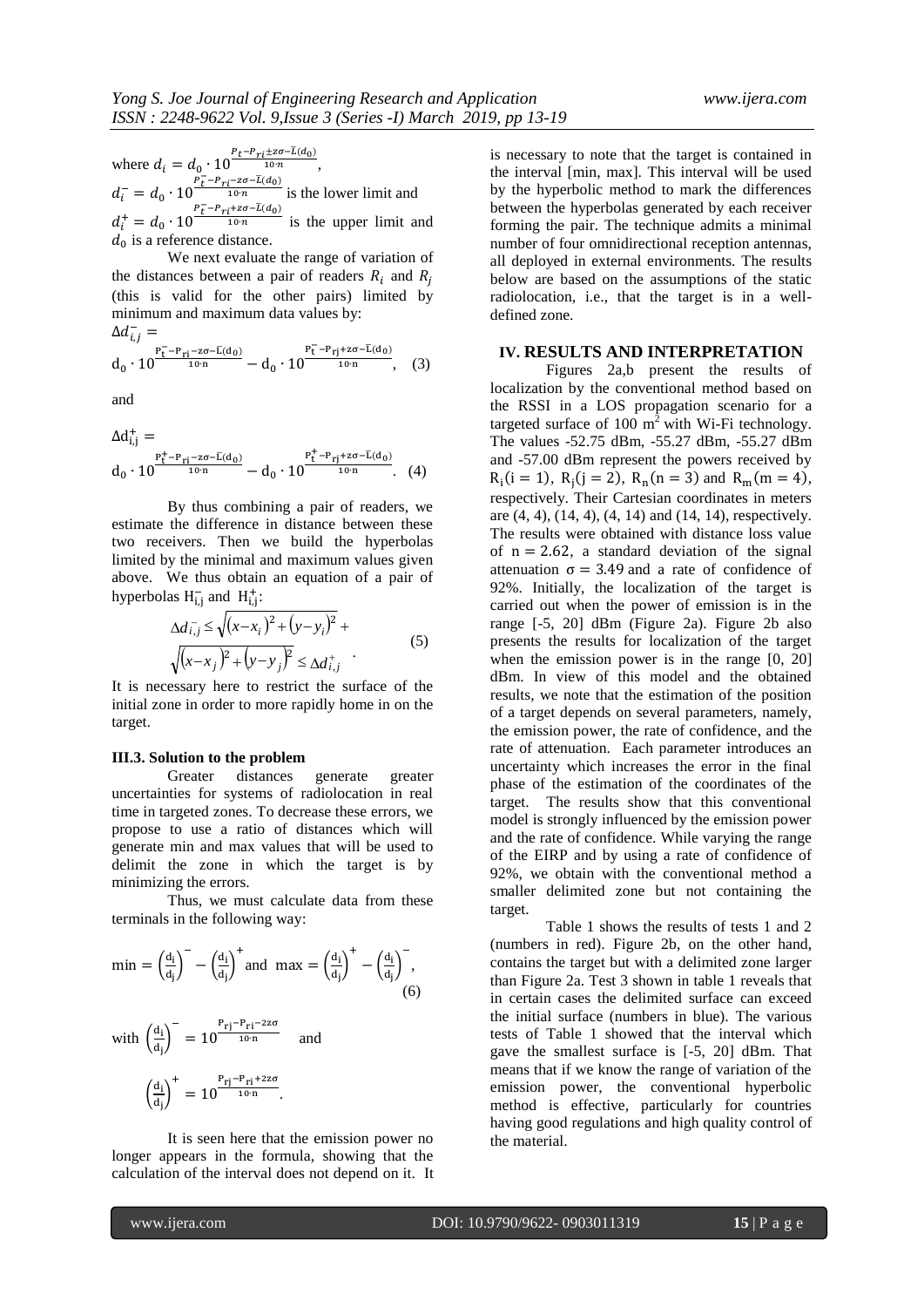

**Figure 2.(a) Localization of a target by conventional hyperbolic method when the power of emission is located between [-5,20] dBm. (b)Here, the power of emission is located between [0,20] dBm. Both cases are for a LOS scenario with a rate of confidence of 92%.**

The results of Figures 3a, b relate to the propagation in NLOS with the following parameters: the powers received by  $R_1$ ,  $R_2$ ,  $R_3$  and R<sup>4</sup> are -64.3415 dBm, -66.3415 dBm, -65.3415 dBm and -67.3415 dBm, respectively. The Cartesian coordinates are the same as those of the Figures 2a, b. However, the distance loss value is  $n = 3.63$ , and the standard deviation of the attenuation of the signal is  $\sigma = 5.73$ , with the same rate of confidence as previously, including the same objective. The analysis of the numerical results shows that in NLOS as in LOS, we have the same conditions, with the difference that the target is present in all the cases. Moreover, we have three

cases (numbers in blue) where surface generated by the method is larger than initial surface. The interval which gives the smallest surface in this case is [-10,20] dBm, as shown in table 2.



**Figure 3.(a) Localization of a target by the conventional hyperbolic method when the emission power is located between [-5, 20] dBm. (b) Here, the emission power is located between [0,20] dBm. Both cases are for a NLOS scenario with a rate of confidence of 92%.**

From these results we can conclude that the mathematical model of the conventional hyperbolic method based on the RSSI is dependent on the transmitted power of the target and the rate of confidence. We see that the precision of the hyperbolic method is better when the minimum power of emission is located in the interval [-10, - 5] dBm, for either LOS or NLOS. In addition, when this power is in the interval  $[-\infty, -10]$  dBm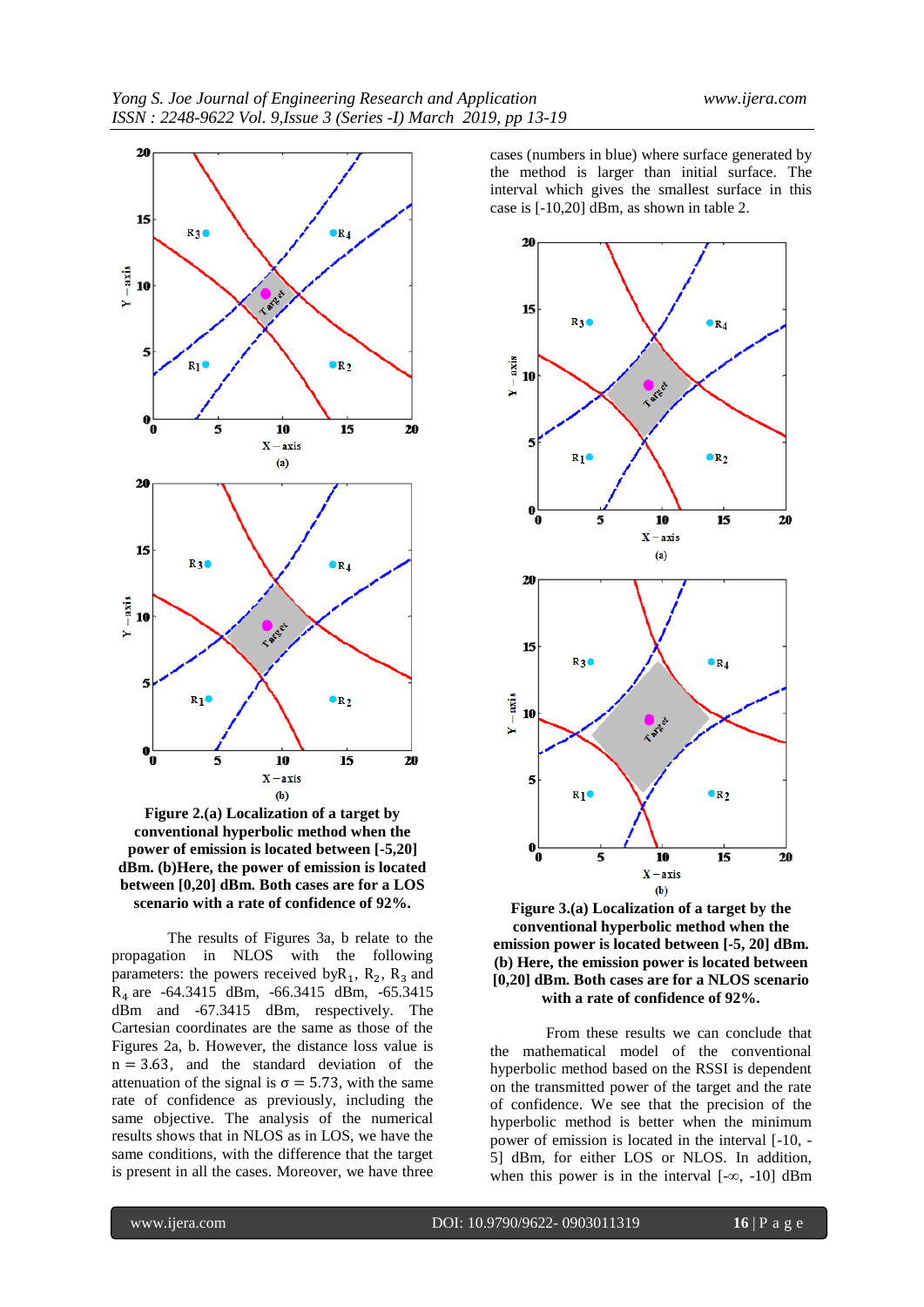with the use of millimetre wavelength bands, the method is imprecise because the delimited zone generally does not contain the target. Lastly, when the minimum capacity of the EIRP is located in the interval [0, 5] dBm, the delimited surface exceeds the initial surface, as shown in Table 2.

| <b>Scenario LOS</b> |                       |                                    |                       |                                           |                       |                                    |  |  |  |
|---------------------|-----------------------|------------------------------------|-----------------------|-------------------------------------------|-----------------------|------------------------------------|--|--|--|
| Power of            | Test 1                |                                    | Test 2                |                                           | Test 3                |                                    |  |  |  |
| emission<br>in dBm  | Rate of<br>confidence | <b>Obtained</b><br>surface in $m2$ | Rate of<br>confidence | <b>Obtained</b><br>surface $\text{inm}^2$ | Rate of<br>confidence | <b>Obtained</b><br>surface in $m2$ |  |  |  |
| $[-10; 20]$         |                       | 3.9167                             |                       | 5.5987                                    |                       | 8.6225                             |  |  |  |
| $[-5; 20]$          |                       | 9.4072                             |                       | 13.4823                                   |                       | 20.7645                            |  |  |  |
| [0; 20]             | 92%                   | 28.2233                            | 96%                   | 32.4671                                   | 99%                   | 50.0035                            |  |  |  |
| [5; 20]             |                       | 54.5532                            |                       | 78.1853                                   |                       | 120.1452                           |  |  |  |

**Table1.Variations of the surface targeted according to the range of the emission power and the different rates of confidence in LOS.**

| <b>Scenario NLOS</b> |            |                 |            |                 |            |                 |  |  |  |
|----------------------|------------|-----------------|------------|-----------------|------------|-----------------|--|--|--|
| Power of             | Test 1     |                 | Test 2     |                 | Test 3     |                 |  |  |  |
| emission in          | Rate of    | <b>Obtained</b> | Rate of    | <b>Obtained</b> | Rate of    | <b>Obtained</b> |  |  |  |
| dBm                  | confidence | surface in $m2$ | confidence | surface in $m2$ | confidence | surface in $m2$ |  |  |  |
| $[-10; 20]$          |            | 13.6245         |            | 20.3815         |            | 32.9900         |  |  |  |
| $[-5; 20]$           |            | 25.6920         |            | 38.4340         |            | 62.2132         |  |  |  |
| [0; 20]              | 92%        | 48.4420         | 96%        | 72.4769         | 99%        | 117.3190        |  |  |  |
| [5; 20]              |            | 91.3609         |            | 136.6716        |            | 221.2338        |  |  |  |

**Table 2.Variations of the surface targeted according to the range of the emission power with different rates of confidence for the NLOS scenario.**

Figures 4a,b present the results for the localization of a target in the LOS and NLOS propagation scenarios, using the new approach described above. The simulation parameters are the same as those used by the conventional approach using the hyperbolic method. The analysis of the numerical results shows that the new approach gives better results in terms of the reduction of the targeted surface, as shown in Table 2. It is clear that the non-dependence of the hyperbolic method on the EIRP makes it better in the sense that it is only influenced by the rate of the confidence. Moreover, the results for LOS show that the best rate of confidence is 92% for the new approach because we obtain the smallest surface with this rate. It is necessary to note that this approach is useful for systems of radiolocation in real time, having particular application in emergency services and catastrophe management in well-targeted zones, or where a prompt answer is required.

Compared to Tables 1 and 2, Table 3 shows that the new approach reduces the targeted surface as much as possible. Let us note that in both LOS and NLOS we have the same results. Nevertheless, the results are better with this approach, as shown in table 3. In other words, eliminating dependence on emission power allows one to better locate an object in a targeted zone. The use of the ratio to determine the distance from transmitter to receiver takes into account the environmental disturbances that can degrade the power of the received signal. In comparing Tables 1, 2 and 3, we also note that the new approach reduces the initial surface to an average of 84% and 78%, respectively, for both LOS and NLOS, compared to the conventional approach, which gives 60% and 27%.

| Rate of confidence | <b>Obtained surface in LOS</b> | <b>Obtained surface in NLOS</b> |
|--------------------|--------------------------------|---------------------------------|
| 92%                | 8.4192                         | 10.5142                         |
| 96%                | 13.9137                        | 18.2849                         |
| 99%                | 26.1611                        | 37.1826                         |

**Table 3.Variation of the surface according to the different rates of confidence for both LOS and NLOS. The unit of the obtained surfaces is in square meter.**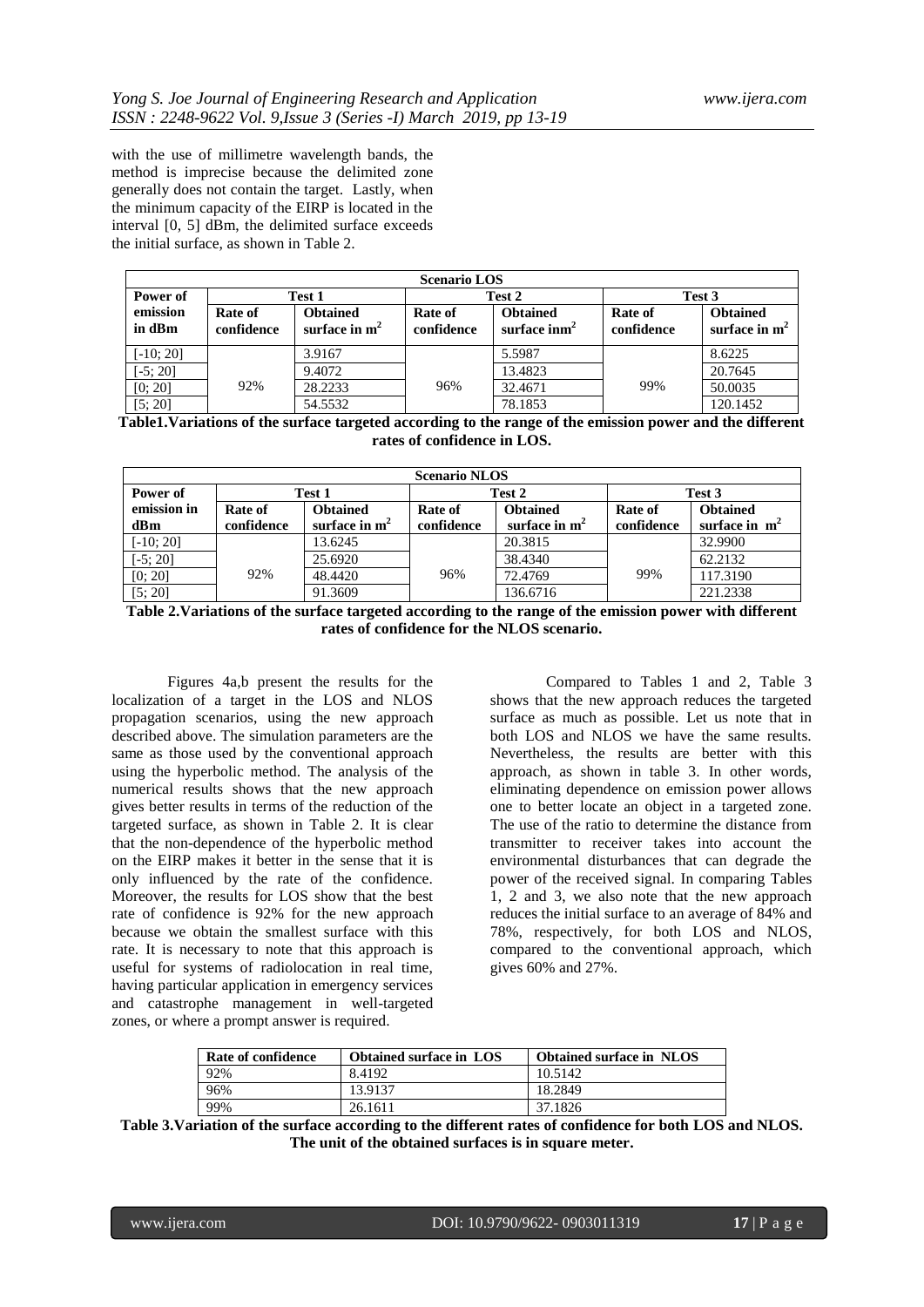

**Figure 4.Localization of a target by the new hyperbolic method in (a) LOS and (b)NLOS scenarios. The rate of confidence used is equal to 92%.**

#### **V. CONCLUSION**

In summary, we have solved the problem of radiolocation in an external environment by using a new hyperbolic approach. We showed on the one hand that the conventional method was dependent on the emission power. In addition, the non-dependence of the new hyperbolic method on the EIRP makes it better in the sense that it is only influenced by the rate of confidence. We can conclude that the advantage of this approach is to reduce the effects of variations of the propagation medium and the emission powers of the signals on the precision of the localization.

Lastly, although this method gave improved results, its effectiveness still remains to be checked with other technologies utilizing less of the low frequency band while under adverse conditions of propagation, such as in an urban environment.

#### **REFERENCES**

- [1]. P. Lin, Q. Li, Q. Fan, X. Gao, and S. Hu "A Real-Time Location-Based Services System Using Wi-Fi Fingerprinting Algorithm for Safety Risk<br>Assessment of Workers in Tunnels." Assessment of Mathematical Problems in Engineering, Vol. 2014, 10 pages[, 2014.](http://dx.doi.org/10.1155/2014/371456)
- [2]. A. Ibrahim and D. Ibrahim, "Real-time GPS based outdoor WiFi localization system with map display," Advances in Engineering Software, Vol. 41, No. 9, pp. 1080-1086, 2010.
- [3]. A. H. Behzadan, Z. Aziz, C. J. Anumba, and V. R. Kamat, "Ubiquitous location tracking for context-specific information delivery on construction sites," Automation in Construction, Vol.17, No. 6, pp. 737-748, 2008.
- [4]. P. Najera, J. Lopez, and R. Roman, "Real-time location and inpatient care systems based on passive RFID," Journal of Network and Computer Applications, Vol. 34, No. 3, pp. 980- 989, 2011.
- [5]. G. Deak, K. Curran, and J. Condell, "A survey of active and passive indoor localisation systems," Computer Communications, Vol. 35, No. 16, pp. 1939-1954, 2012.
- [6]. R. Alessandro, C. Marco, B. Luca, C. Matteo, and M. Tagliasacchi, "An integrated system based on wireless sensor networks for patient monitoring, localization and tracking," Ad Hoc Networks, Vol. 11, No. 1, pp. 39-53, 2013.
- [7]. R. Setiya and A. Gaur, "Location fingerprinting of mobile terminals by using Wi-Fi device," International Journal of Advanced Research in Computer Engineering & Technology, Vol. 1, No. 4, pp. 311-314, 2012.
- [8]. X.-W. Luo, W. J. O'Brien, and C. L. Julien, "Comparative evaluation of Received Signal-Strength Index (RSSI) based indoor localization techniques for construction jobsites," Advanced Engineering Informatics, Vol. 25, No. 2, pp. 355- 363, 2011.
- [9]. G.-D. Zhou and T. H. Yi, "Recent developments on wireless sensor networks technology for bridge health monitoring," Mathematical Problems in Engineering, Vol. 2013, 33 pages, 2013.
- [10]. B. Naticchia, M. Vaccarini, and A. Carbonari, "A monitoring system for real-time interference control on large construction sites," Automation in Construction, Vol. 29, pp. 148-160, 2013.
- [11]. Y. T. Chan and K. C. Ho, ''A Simple and Efficient Estimator for Hyperbolic Location'', IEE transactions on signal processing, Vol. 42. No. 8, pp. 1905-1915, 1994.
- [12]. F. S. Al Harbi and H. J. Helgert, ''An Improved Chan-Ho Location Algorithm for TDOA Subscriber Position Estimation,'' International Journal of Computer Science and Network Security, Vol.10, No. 9, pp. 101-105, 2010.